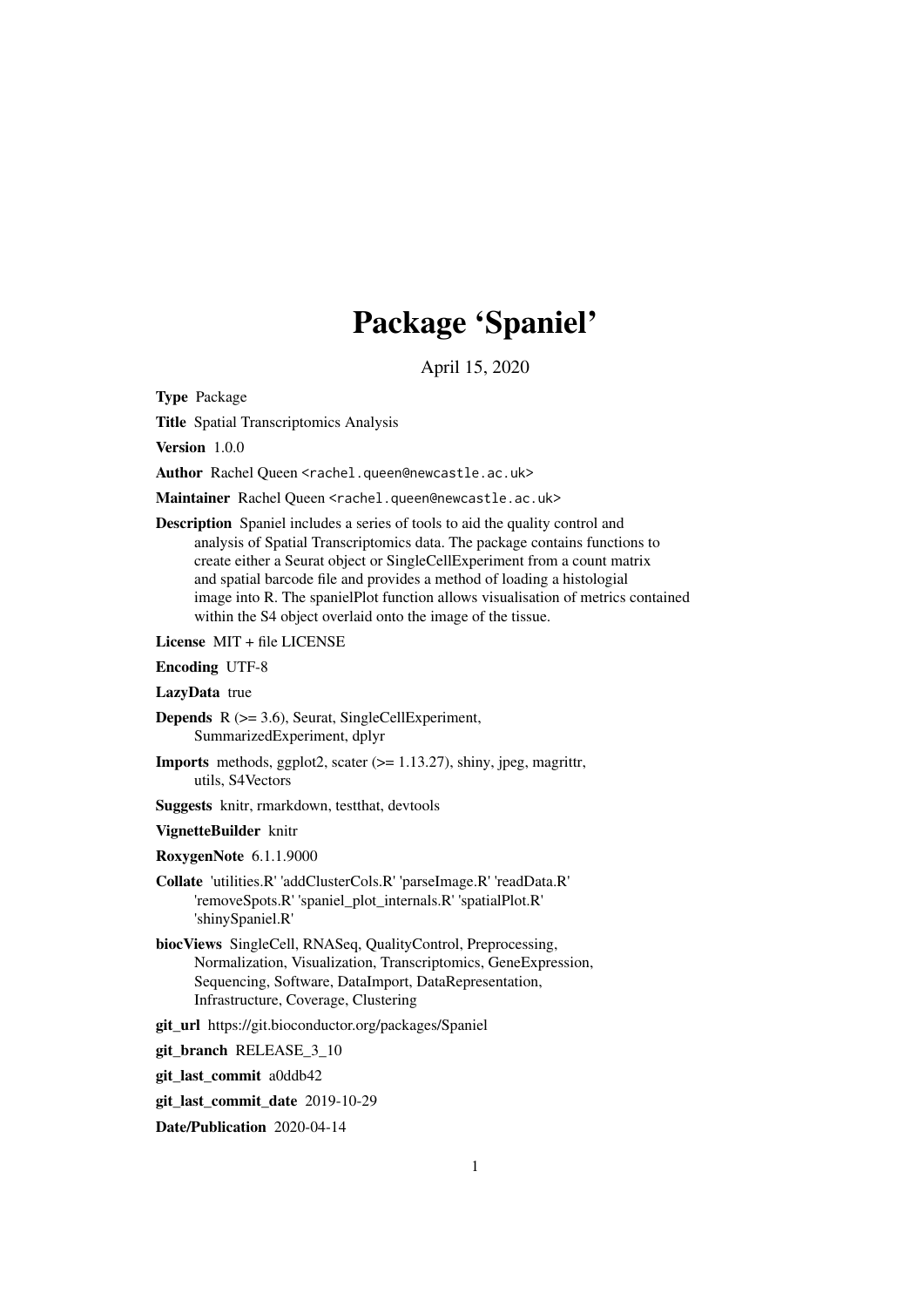### <span id="page-1-0"></span>R topics documented:

| Index | 9 |
|-------|---|

| createSCE | Create a SingleCellExperiment Object From Spatial Transcriptomics |
|-----------|-------------------------------------------------------------------|
|           | Data                                                              |

#### Description

This function converts a count matrix into a SingleCellExperiment object. The barcodes for each spot are added to the coldata of the SingleCellExperiment object and are used in plotting the data.

#### Usage

createSCE(counts, barcodeFile, projectName=projectName, sectionNumber=sectionNo)

#### Arguments

| counts        | Raw count matrix or data frame where each row represents a gene and each<br>column represents barcoded location on a spatial transcriptomics slide. The<br>columns should be named using the spot barcode (eg "GTCCGATATGATTGC-<br>CGC")    |
|---------------|---------------------------------------------------------------------------------------------------------------------------------------------------------------------------------------------------------------------------------------------|
| barcodeFile   | a tab seperated barcode file supplied by Spatial Transscriptomics. The file<br>should contains three column: The first column contains the Spatial Transcrip-<br>tomics barcode, the second and third column equate to the x and y location |
| projectName   | The name of the project which is stored in the Seurat Object.                                                                                                                                                                               |
| sectionNumber | The location of the sample on the slide                                                                                                                                                                                                     |

#### Value

A SingleCellExeriment Object

```
## Data is taken from DOI: 10.1126/science.aaf2403
examplecounts <- readRDS(file.path(system.file(package = "Spaniel"),
                            "extdata/counts.rds"))
exampleBarcodes <- file.path(system.file(package = "Spaniel"),
                            "1000L2_barcodes.txt")
seuratOb <- createSCE(examplecounts,
                        exampleBarcodes,
                        projectName = "TestProj",
                        sectionNumber = 1)
```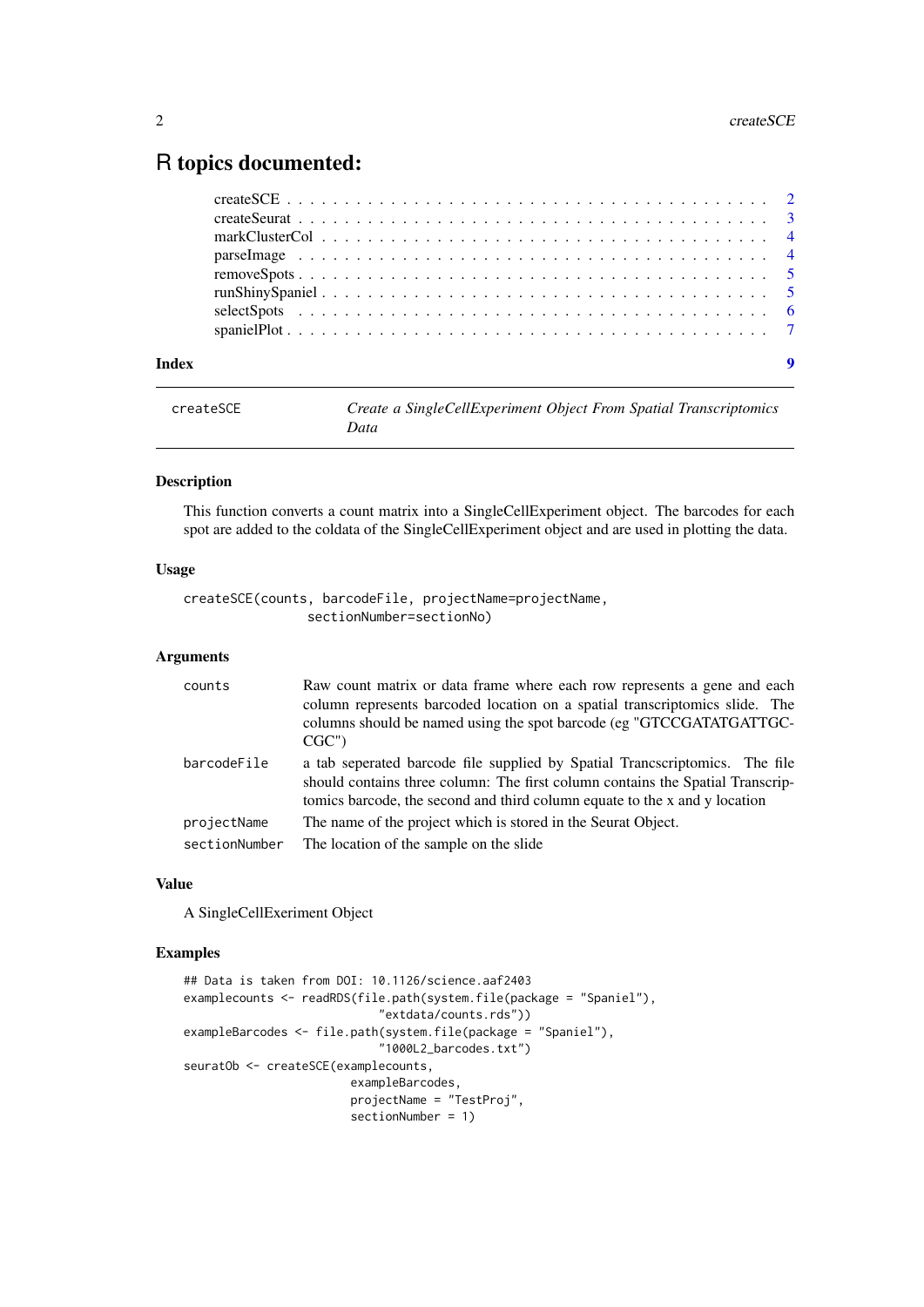<span id="page-2-0"></span>

#### Description

This function converts a count matrix into a Seurat object. The barcodes for each spot are added to the metadata of the Seurat object and are used in plotting the data.

#### Usage

```
createSeurat(counts, barcodeFile, projectName = projectName,
                        sectionNumber = sectionNo)
```
#### Arguments

| counts        | Raw count matrix or data frame where each row represents a gene and each<br>column represents barcoded location on a spatial transcriptomics slide. The<br>columns should be named using the spot barcode (eg "GTCCGATATGATTGC-<br>CGC")    |
|---------------|---------------------------------------------------------------------------------------------------------------------------------------------------------------------------------------------------------------------------------------------|
| barcodeFile   | a tab seperated barcode file supplied by Spatial Trancscriptomics. The file<br>should contains three column: The first column contains the Spatial Transcrip-<br>tomics barcode, the second and third column equate to the x and y location |
| projectName   | The name of the project which is stored in the Seurat Object.                                                                                                                                                                               |
| sectionNumber | The location of the sample on the slide                                                                                                                                                                                                     |

#### Value

A Seurat Object

```
## Data is taken from DOI: 10.1126/science.aaf2403
examplecounts <- readRDS(file.path(system.file(package = "Spaniel"),
                             "extdata/counts.rds"))
exampleBarcodes <- file.path(system.file(package = "Spaniel"),
                             "1000L2_barcodes.txt")
SeuratObj <- createSeurat(examplecounts,
                        exampleBarcodes,
                        projectName = "TestProj",
                        sectionNumber = 1
                        \lambda
```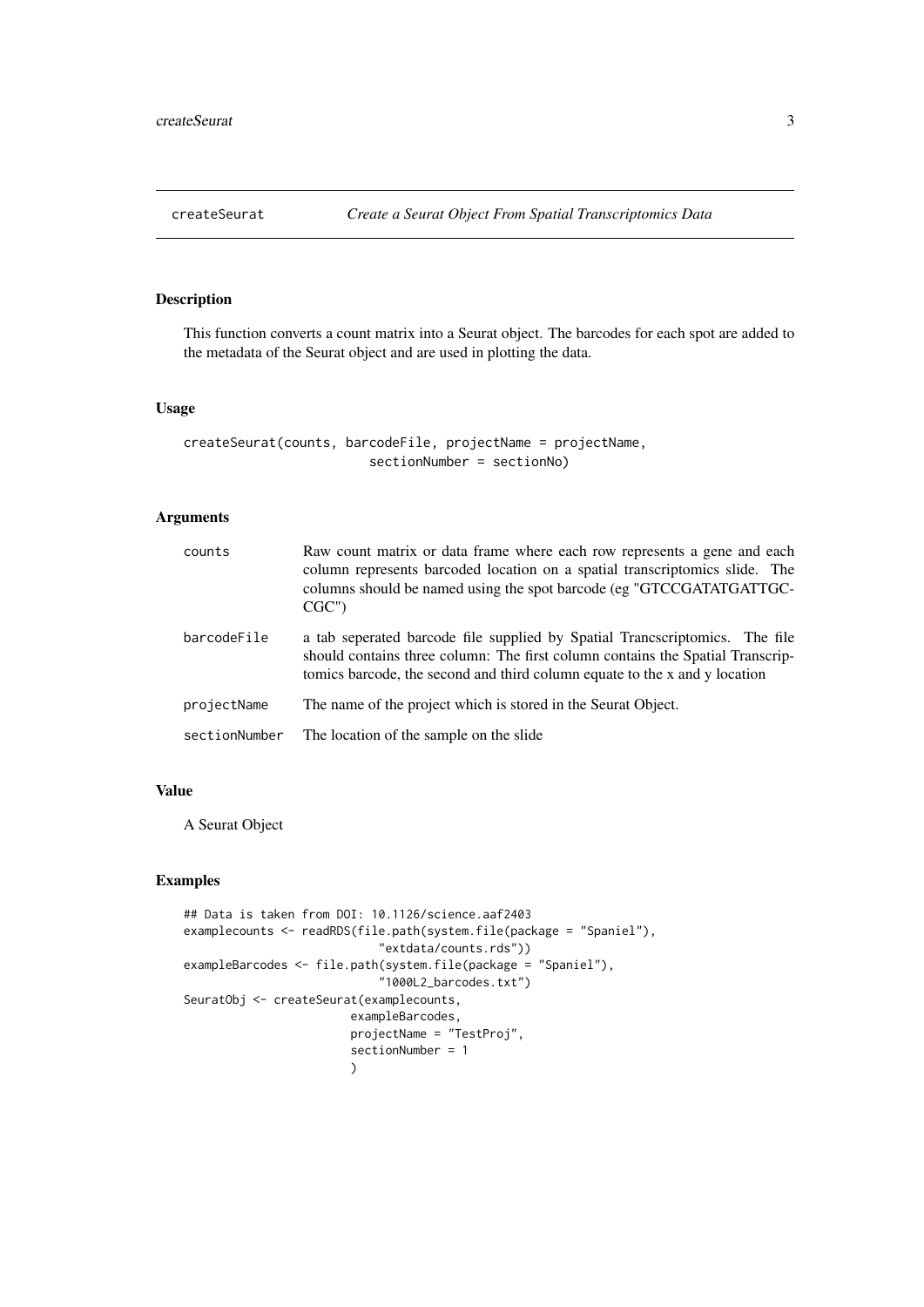<span id="page-3-0"></span>markClusterCol *markClusterCol*

#### Description

A function to mark the columns containing cluster information in the metadata or colData of a Seurat or SCE object. Columns are marked with "cluster\_" prefix.

#### Usage

```
markClusterCol(object, pattern)
```
#### Arguments

| object  | Either a Seurat or SCE object containing clustering information |
|---------|-----------------------------------------------------------------|
| pattern | pattern indicating which columns contain cluster information    |

#### Value

A Seurat or SCE object

#### Examples

```
SeuratObj <- readRDS(file.path(system.file(package = "Spaniel"),
                                "extdata/SeuratData.rds"))
SeuratObj <- markClusterCol(SeuratObj, "res")
```

| parseImage |  | This function parses a HE image to use as the background for plots |  |  |  |
|------------|--|--------------------------------------------------------------------|--|--|--|
|------------|--|--------------------------------------------------------------------|--|--|--|

#### Description

This function parses a HE image to use as the background for plots

#### Usage

```
parseImage(imgFile)
```
#### Arguments

imgFile Path to the image file

#### Value

A rasterized grob

```
imgFile <- file.path(system.file(package = "Spaniel"),
                   "HE_Rep1_resized.jpg")
img <- parseImage(imgFile)
```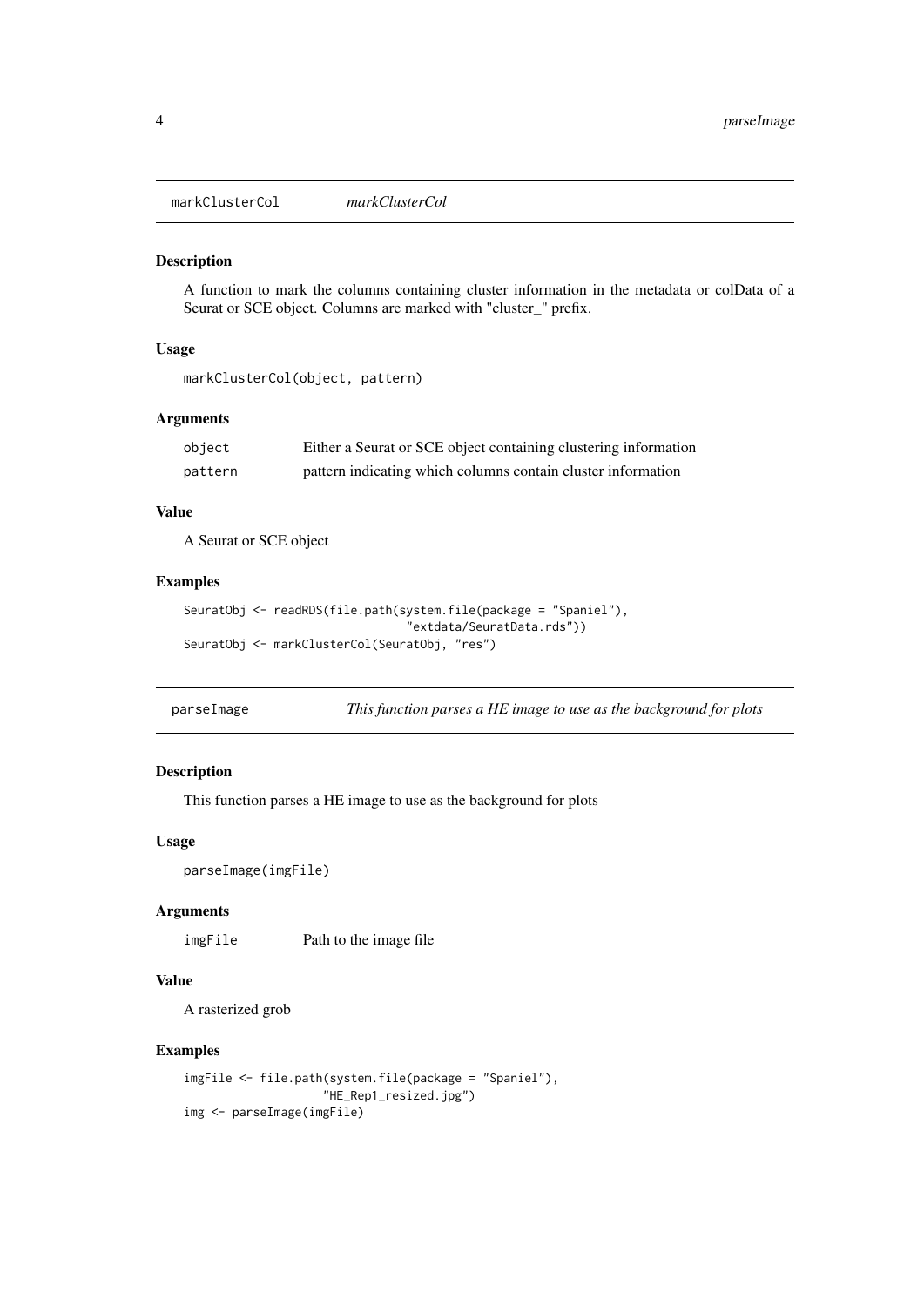<span id="page-4-0"></span>removeSpots *removeSpots*

#### Description

A function to filter spots from analysis. It requires selectSpots to be run first.

#### Usage

```
removeSpots(sObj, pointsToRemove = "points_to_remove.txt")
```
#### Arguments

| s0bi | Either a Seurat object (version 3) or a SingleCellExperiment object contain-   |
|------|--------------------------------------------------------------------------------|
|      | ing barcode coordinates in the metadata (Seurat) or colData (SingleCellExperi- |
|      | ment).                                                                         |

pointsToRemove path to points to remove file. Default is "points\_to\_remove.txt"

#### Value

A filtered Seurat or SingleCellExperiment Object

#### Examples

```
seuratObj <- readRDS(file.path(system.file(package = "Spaniel"),
                        "extdata/SeuratData.rds"))
toRemove <- file.path(system.file(package = "Spaniel"),
                        "points_to_remove.txt")
sObjFiltered <- removeSpots(sObj = seuratObj, pointsToRemove = toRemove)
```
runShinySpaniel *RunShinySpaniel*

#### Description

A function to visualise Spatial Transcriptomics. It requires a prepocessed Seurat Object or a SingleCellExperiment object as well as a rasterised image saved as an .rds object. There are 4 plots available in the app showing: a) the number of genes detected per spot, b) the number of reads detected per spot, c) clustering results, d) the gene expression of a selected gene." To view the clustering results the columns of the meta.data or colData containing clustering results must be prefixed with cluster\_. This can be done by using the markClusterCol() function included in Spaniel.

#### Usage

runShinySpaniel()

#### Value

Runs a Shiny App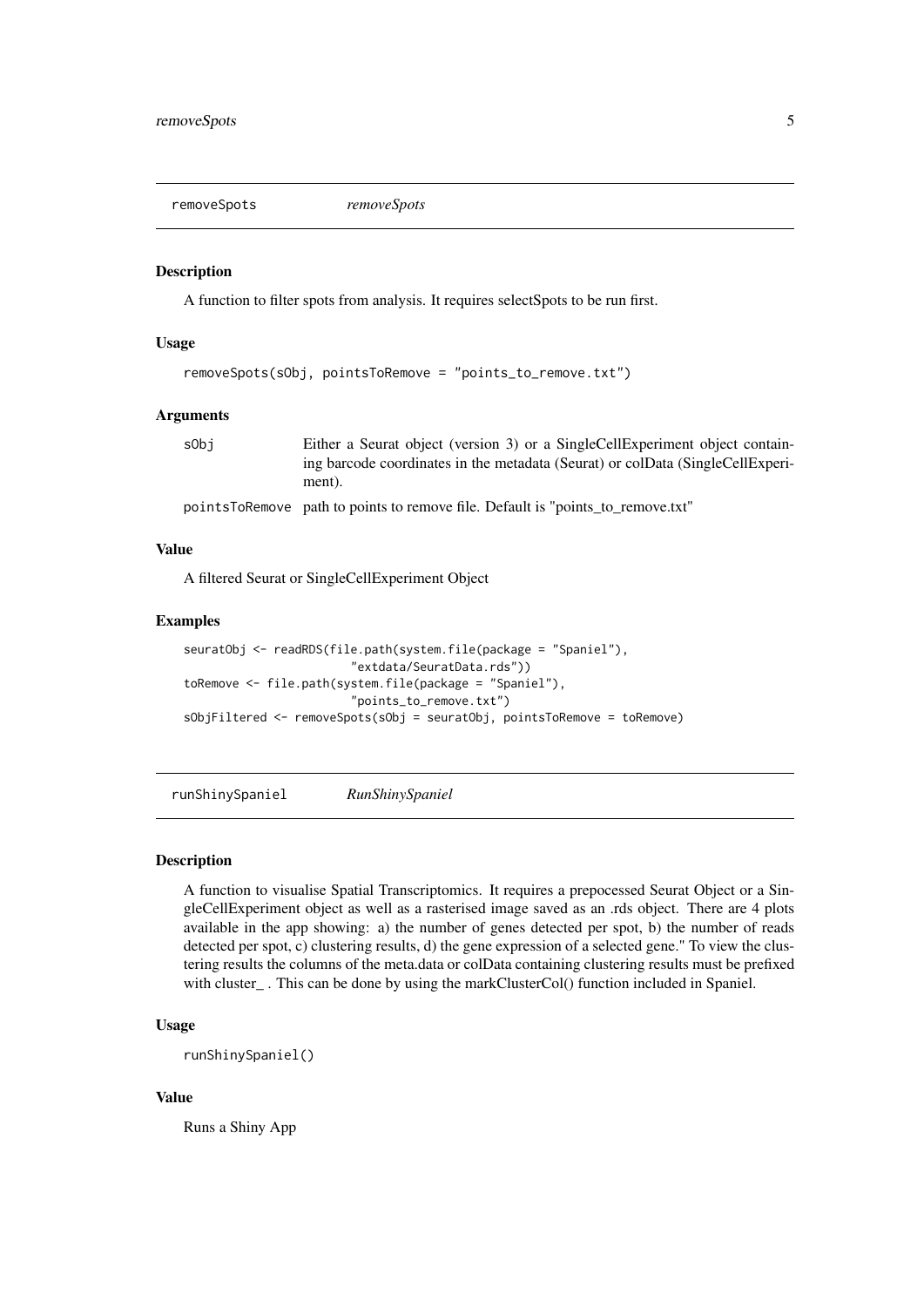#### Examples

```
## mark the columns of metadata/colData that contain clustering
## information see ?markClusterCol for more details#'
sObj <- readRDS(file.path(system.file(package = "Spaniel"),
                    "extdata/SeuratData.rds"))
sObj <- markClusterCol(sObj, "res")
### parse background image
imgFile <- file.path(system.file(package = "Spaniel"),
           "HE_Rep1_resized.jpg")
img <- parseImage(imgFile)
## run shinySpaniel (upload data.rds and image.rds in the shiny app)
## Not Run:
# runShinySpaniel()
```
selectSpots *selectSpots*

#### Description

A function to select spots to remove from analysis

#### Usage

selectSpots(sObj, imgObj)

#### Arguments

| s0bi   | Either a Seurat object (version 3) or a SingleCellExperiment object contain-   |
|--------|--------------------------------------------------------------------------------|
|        | ing barcode coordinates in the metadata (Seurat) or colData (SingleCellExperi- |
|        | ment).                                                                         |
| imgObj | a ggplot grob (see parselmage function)                                        |

#### Value

Runs a shiny application

#### Examples

```
## Run the shiny app (Not run):
# selectSpots(sObj, imgObj)
```
# Click on the spots to remove from downstream analysis. Once all the spots # have been selected close the shiny app window. A list of spots is

# stored in a text file called points\_to\_remove.txt in the working directory.

# Once this step has been run a filtered Seurat or SCE object can be # created using removeSpots (see removeSpots for more details)

<span id="page-5-0"></span>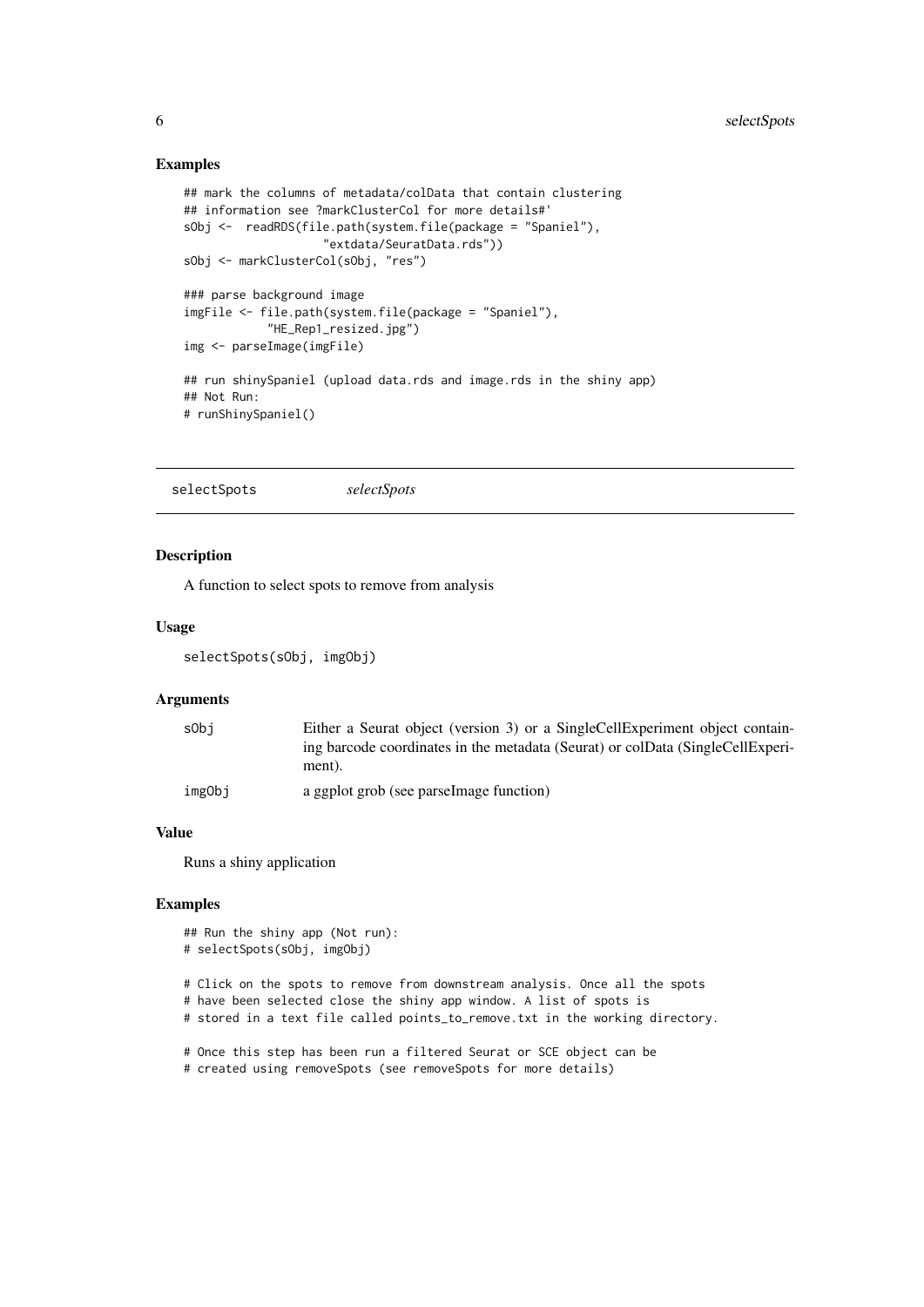#### <span id="page-6-0"></span>Description

This function overlays information from a Seurat object or SingleCellExperiment object containing barcodes onto a H & E image. There are 4 plots available showing a) the number of genes detected per spot, b) the number of reads detected per spot, c) clustering results, d) the gene expression of a selected gene.

#### Usage

```
spanielPlot(object, grob, plotType = c("NoGenes",
                                            "CountsPerSpot",
                                             "Cluster",
                                            "Gene"),
                gene= NULL, clusterRes = NULL, customTitle = NULL,
                scaleData = TRUE, showFilter = NULL, ptSize = 2,
                ptSizeMin = 0, ptSizeMax = 5)
```
#### Arguments

| object      | Either a Seurat object (version 3) or a SingleCellExperiment object contain-<br>ing barcode coordinates in the metadata (Seurat) or colData (SingleCellExperi-<br>ment).                                                                                                                                                                                                                                                                                                                                                                                                                                                                                                                                                                                                                                                       |
|-------------|--------------------------------------------------------------------------------------------------------------------------------------------------------------------------------------------------------------------------------------------------------------------------------------------------------------------------------------------------------------------------------------------------------------------------------------------------------------------------------------------------------------------------------------------------------------------------------------------------------------------------------------------------------------------------------------------------------------------------------------------------------------------------------------------------------------------------------|
| grob        | an grob to be used as the backgound image see (parsel mage)                                                                                                                                                                                                                                                                                                                                                                                                                                                                                                                                                                                                                                                                                                                                                                    |
| plotType    | There are 5 types of plots avaiable: 1) NoGenes - This shows the number of<br>genes per spot and uses information from "nFeature_RNA" column of Seurat ob-<br>ject or "detected" from a SingleCellExperiment object. 2) CountsPerSpot - This<br>shows the number of counts per spot. It uses information from "nCount_RNA"<br>column of Seurat object or "sum" from a singleCellExperiment object. 3) Clus-<br>ter - This plot is designed to show clustering results stored in the meta.data or<br>colData of an object 4) Gene-This plot shows the expression of a single gene.<br>This plot uses scaled/normalised expressin data from the scale.data slot of Seu-<br>rat object or logcounts of a SingleCellExperiment object. 5) Other - A generic<br>plot to plot any column from the meta.data or colData of an object. |
| gene        | Gene to plot                                                                                                                                                                                                                                                                                                                                                                                                                                                                                                                                                                                                                                                                                                                                                                                                                   |
| clusterRes  | which cluster resolution to plot                                                                                                                                                                                                                                                                                                                                                                                                                                                                                                                                                                                                                                                                                                                                                                                               |
| customTitle | Specify plot title (optional)                                                                                                                                                                                                                                                                                                                                                                                                                                                                                                                                                                                                                                                                                                                                                                                                  |
| scaleData   | Show scaled data on plot (default is TRUE)                                                                                                                                                                                                                                                                                                                                                                                                                                                                                                                                                                                                                                                                                                                                                                                     |
| showFilter  | Logical filter showing pass/fail for spots                                                                                                                                                                                                                                                                                                                                                                                                                                                                                                                                                                                                                                                                                                                                                                                     |
| ptSize      | Point size used for cluster plot default is 2                                                                                                                                                                                                                                                                                                                                                                                                                                                                                                                                                                                                                                                                                                                                                                                  |
| ptSizeMin   | Minimum point size used for QC and Gene Expression plots default is 0                                                                                                                                                                                                                                                                                                                                                                                                                                                                                                                                                                                                                                                                                                                                                          |
| ptSizeMax   | Maximum point size used for QC and Gene Expression plots default is 5                                                                                                                                                                                                                                                                                                                                                                                                                                                                                                                                                                                                                                                                                                                                                          |

#### Value

A ggplot spatial transcriptomics plot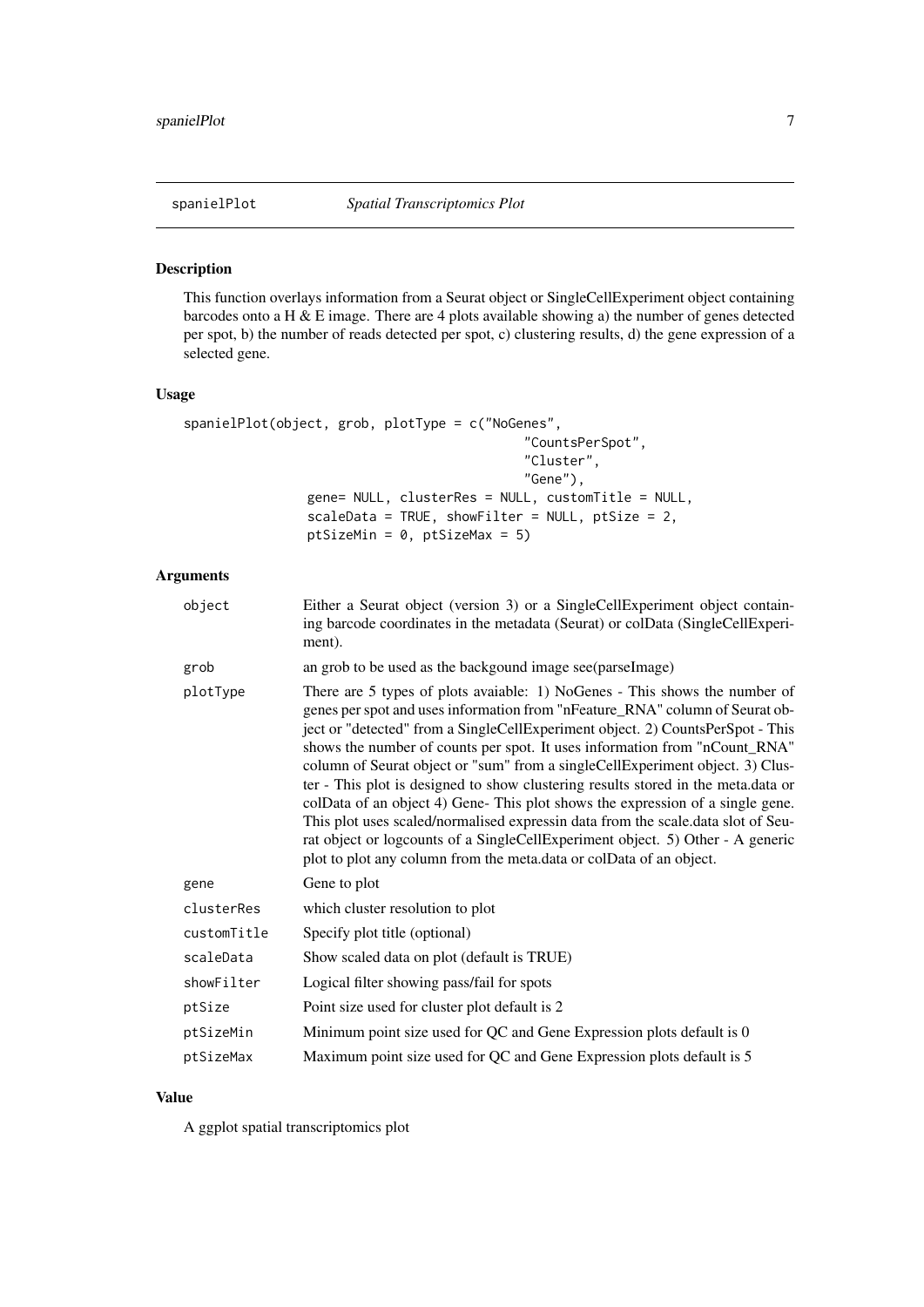```
## Data is taken from DOI: 10.1126/science.aaf2403
SeuratObj <- readRDS(file.path(system.file(package = "Spaniel"),
                        "extdata/SeuratData.rds"))
imgFile <- readRDS(file.path(system.file(package = "Spaniel"),
                        "extdata/image.rds"))
## Counts per spot with a QC filter
minGenes <- 2000
minUMI <- 300000
filter <- SeuratObj$nFeature_RNA > minGenes &
            SeuratObj$nCount_RNA > minUMI
spanielPlot(object = SeuratObj, grob = imgFile,
        plotType = "CountsPerSpot",
        showFilter = filter)
## Cluster plot
spanielPlot(object = SeuratObj, grob = imgFile,
        plotType = "Cluster",
        clusterRes = "cluster_RNA_snn_res.0.6")
## Gene plot
spanielPlot(object = SeuratObj, grob = imgFile,
        plotType = "Gene",
        gene= "Nrgn")
```